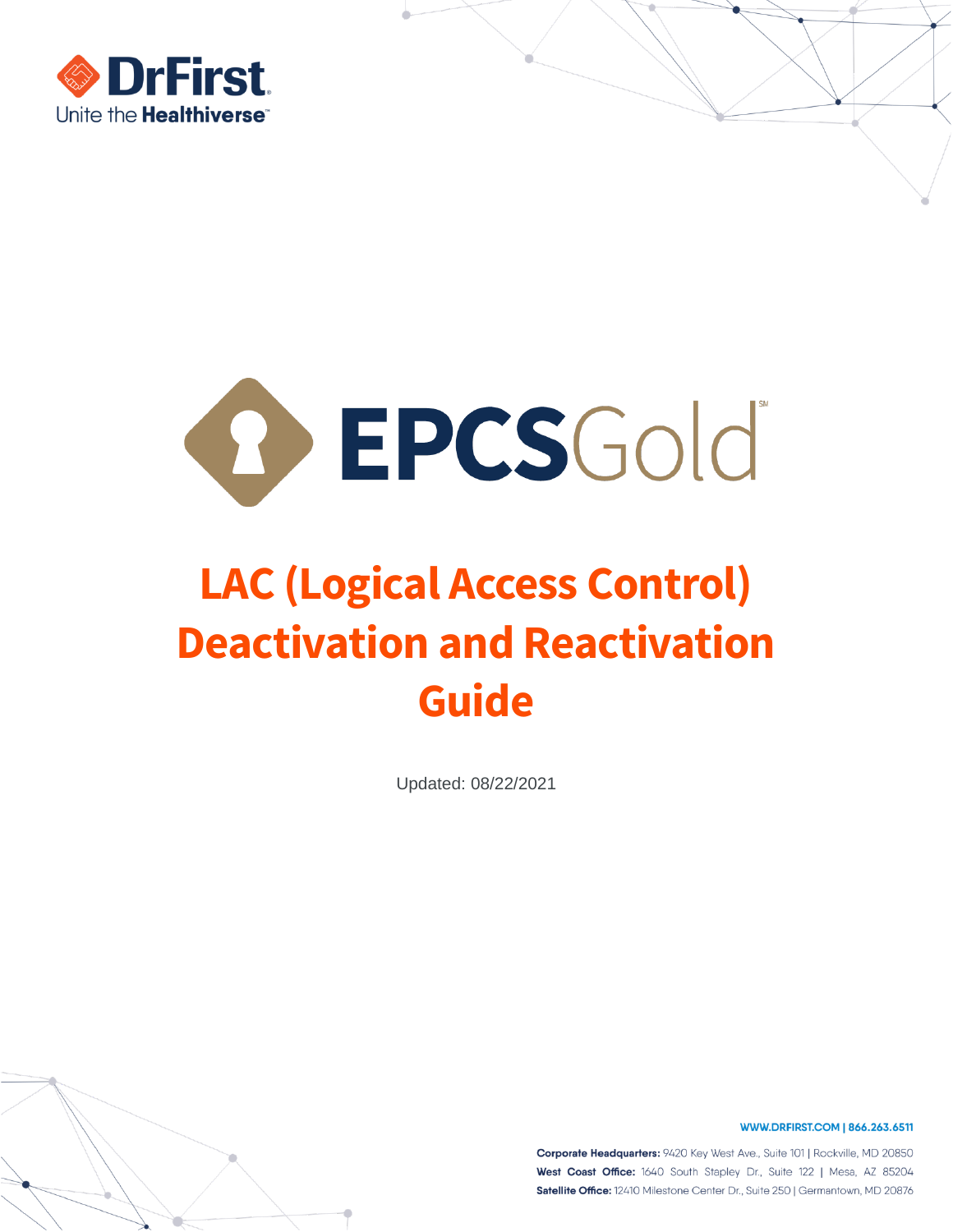

# **Table of Contents**

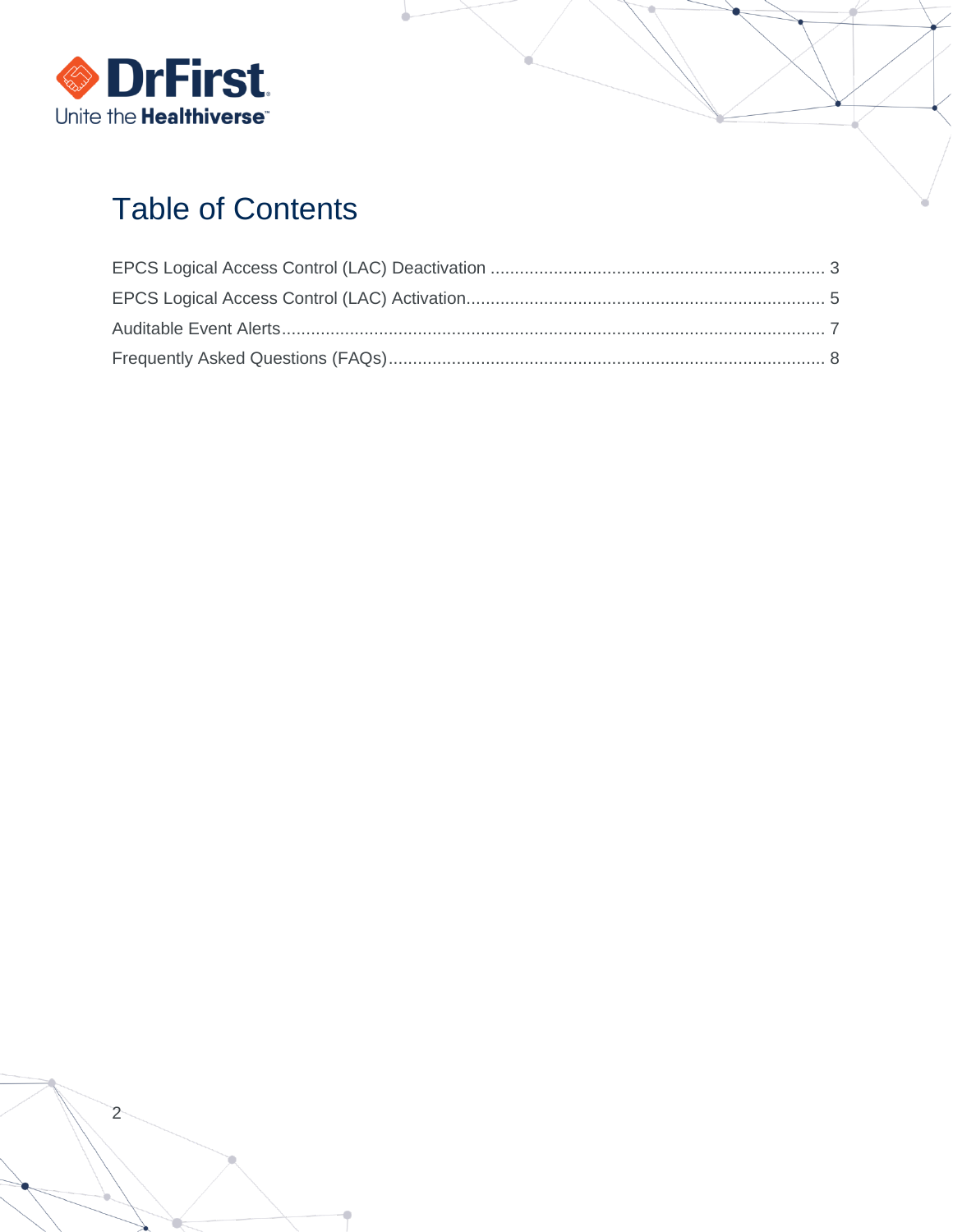

3

## <span id="page-2-0"></span>**EPCS Logical Access Control (LAC) Deactivation**

Please create an admin account who is an individual who knows the provider and not the provider themself. This individual can be a son, daughter, neighbor, spouse, or significant other as long as they know the provider and are over the age of 18. This step must be completed before accessing Logical Access Control or LAC.

The designated practice administrator must authorize a provider for EPCS and change the provider's grant status to active by logging in to their Rcopia account. In order to successfully complete this step, the designated administrator and the provider should be at the computer together because the provider will need to enter in their passphrase and token information.

**Please Note:** An administrator should have been designated during implementation, but if you are unsure of who the practice administrator is, please refer back to your EMR/EHR.

1. The administrator will need to toggle the EPCS grant to **Inactive** under the **Grant** column to disable prescribing ability for any providers.

|                                                | <b>Logical Access Control Activity Report</b> |                  | <b>Auditable Event Alert Report</b><br><b>Alert Email Configuration</b><br>Exit |                     |       |          |  |  |  |  |
|------------------------------------------------|-----------------------------------------------|------------------|---------------------------------------------------------------------------------|---------------------|-------|----------|--|--|--|--|
| Organization:                                  |                                               |                  | Administrator:                                                                  |                     |       | Address: |  |  |  |  |
|                                                |                                               |                  |                                                                                 |                     |       |          |  |  |  |  |
| <b>Search Prescribers</b><br><b>First Name</b> | <b>Last Name</b>                              | <b>NPI</b>       | <b>Search</b>                                                                   |                     |       |          |  |  |  |  |
| Prescriber                                     | <b>NPI</b>                                    | <b>DEANumber</b> | <b>Last Change</b>                                                              | <b>Grant Status</b> | Grant |          |  |  |  |  |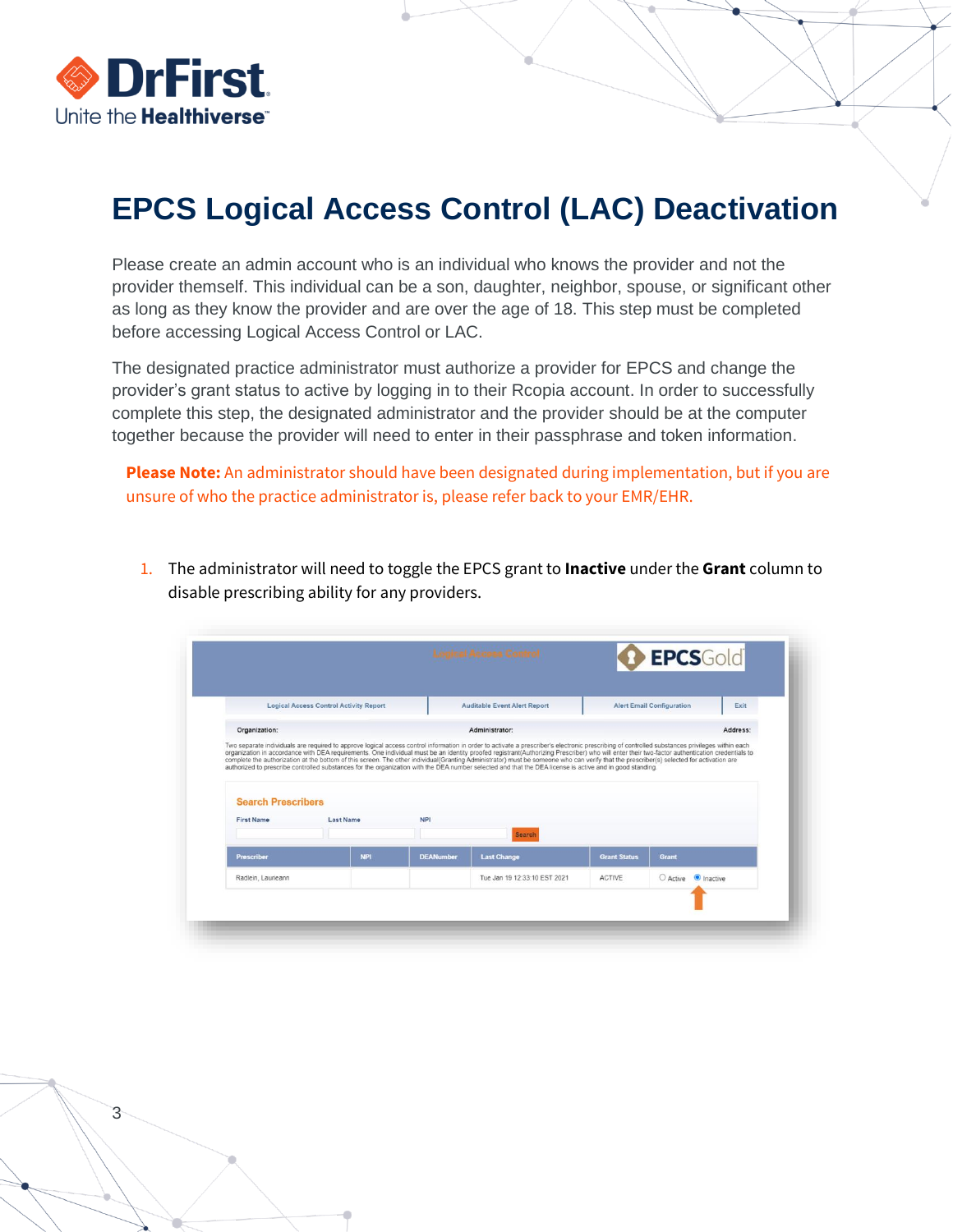

4

2. Once the administrator has changed the EPCS grant to **Inactive**, they will need to enter their (the designated practice administrator's) first and last name into the **Granting Administrator**  section exactly as it appears on the administrator's account.

|                               |            |                  | Search                       |                     |                                         |
|-------------------------------|------------|------------------|------------------------------|---------------------|-----------------------------------------|
| <b>Prescriber</b>             | <b>NPI</b> | <b>DEANumber</b> | <b>Last Change</b>           | <b>Grant Status</b> | Grant                                   |
| Radlein, Laurieann            |            |                  | Tue Jan 19 12:33:10 EST 2021 | <b>ACTIVE</b>       | $\bigcirc$ Active $\bigcirc$ Inactive   |
| <b>Granting Administrator</b> |            |                  |                              | Q                   | <b>EPCS Logical Access Control Help</b> |

- 3. Then, the provider will need to identify themselves on the LAC screen by entering in their NPI number. Normally, the practice administrator will be completing this step with the provider currently being activated. In the event that the provider is not available, the validating provider can be any provider that has an EPCS Status of **ENROLLED**. This could be the provider currently being activated, another provider within the practice, **or** a provider at any practice who is **ENROLLED** with EPCS Gold.
- 4. Finally, the provider will choose the OTP token they wish to use from the dropdown box, enter his/her passphrase, and enter the OTP from the token.

| <b>Authorizing Prescriber</b>                           |                                                                                                                                                                                                   |                 |  |                                                                 |
|---------------------------------------------------------|---------------------------------------------------------------------------------------------------------------------------------------------------------------------------------------------------|-----------------|--|-----------------------------------------------------------------|
| <b>JOHN DOE</b>                                         | <b>Enter NPI:</b><br>By entering your two-factor authentication details above, you are agreeing to change access for the prescribers and locations listed above.<br>Enter your signing passphrase | <b>Validate</b> |  |                                                                 |
| This transaction will be digitally signed.              |                                                                                                                                                                                                   |                 |  |                                                                 |
| <b>Choose your Device from list</b><br>Latitude Lapto v | Q                                                                                                                                                                                                 |                 |  | Enter the pin from your OTP token<br><br><b>Show Clear Text</b> |
|                                                         |                                                                                                                                                                                                   |                 |  | Exit                                                            |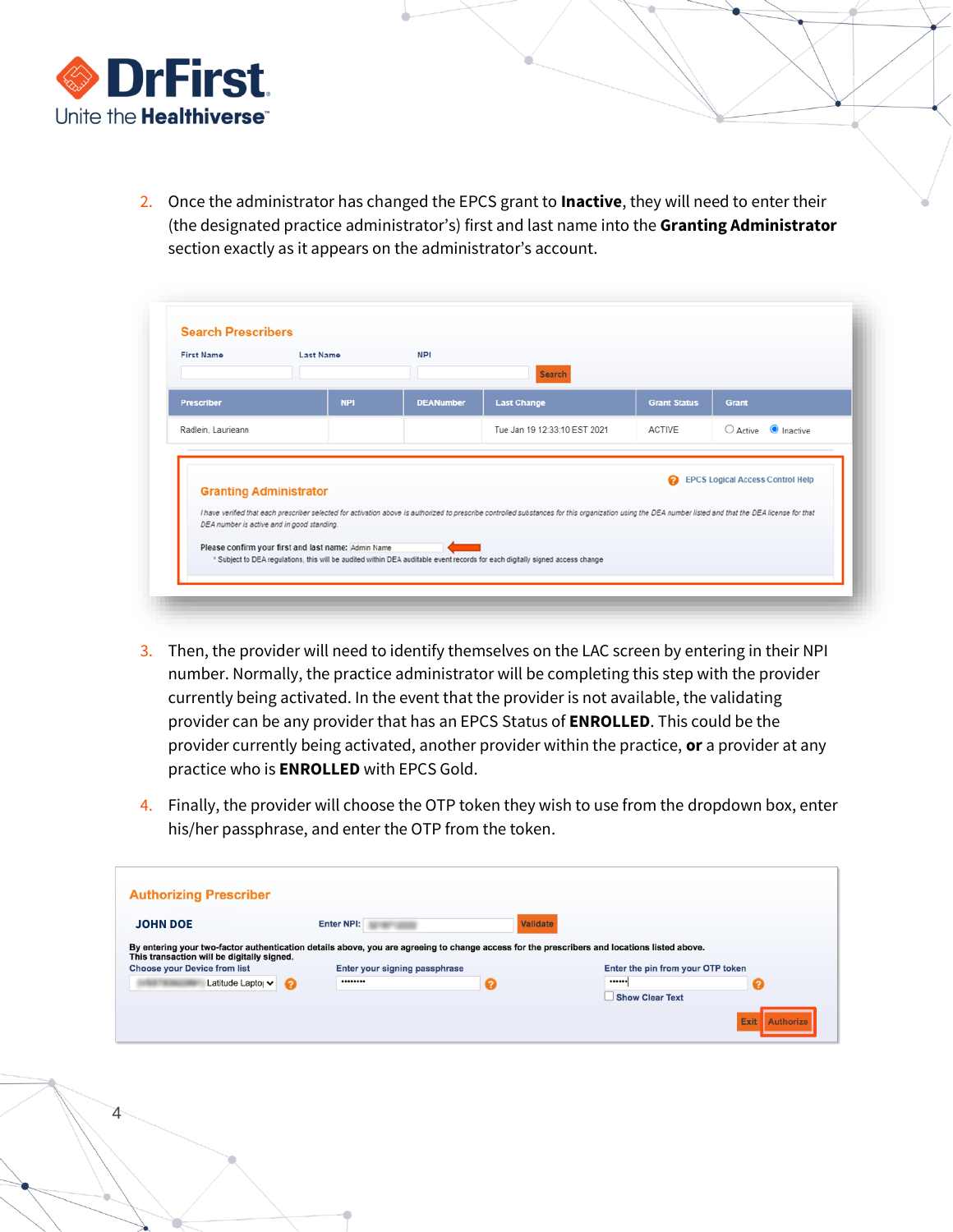

# <span id="page-4-0"></span>**EPCS Logical Access Control (LAC) Activation**

1. Next, the administrator will need to toggle the EPCS grant to **Active** under the **Grant** column for any providers that need authorization to electronically prescribe controlled substances.

|                                                                                    | <b>Logical Access Control Activity Report</b> |                  | <b>Auditable Event Alert Report</b>                                                                                                                                                                                                                                                                                                                 |                     | <b>Alert Email Configuration</b> | Exit |
|------------------------------------------------------------------------------------|-----------------------------------------------|------------------|-----------------------------------------------------------------------------------------------------------------------------------------------------------------------------------------------------------------------------------------------------------------------------------------------------------------------------------------------------|---------------------|----------------------------------|------|
| Organization: DrFirst Inc.                                                         | Administrator:                                |                  | Address:                                                                                                                                                                                                                                                                                                                                            |                     |                                  |      |
|                                                                                    |                                               |                  | complete the authorization at the bottom of this screen. The other individual(Granting Administrator) must be someone who can verify that the prescriber(s) selected for activation are<br>authorized to prescribe controlled substances for the organization with the DEA number selected and that the DEA license is active and in good standing. |                     |                                  |      |
|                                                                                    | Last Name                                     | <b>NPI</b>       |                                                                                                                                                                                                                                                                                                                                                     |                     |                                  |      |
|                                                                                    |                                               |                  | <b>Search</b>                                                                                                                                                                                                                                                                                                                                       |                     |                                  |      |
|                                                                                    | <b>NPI</b>                                    | <b>DEANumber</b> | <b>Last Change</b>                                                                                                                                                                                                                                                                                                                                  | <b>Grant Status</b> | Grant                            |      |
| <b>Search Prescribers</b><br><b>First Name</b><br><b>Prescriber</b><br>BEST. WAYNE |                                               |                  | Mon Jul 20 12:53:50 EDT 2020                                                                                                                                                                                                                                                                                                                        | <b>DEACTIVATED</b>  | Active<br>$O$ Inactive           |      |

2. Once the administrator has changed the EPCS grant to **Active**, they will need to enter their (the designated practice administrator's) first and last name into the **Granting Administrator**  section exactly as it appears on the administrator's account. This acknowledges that the administrator confirms the provider has valid licenses.

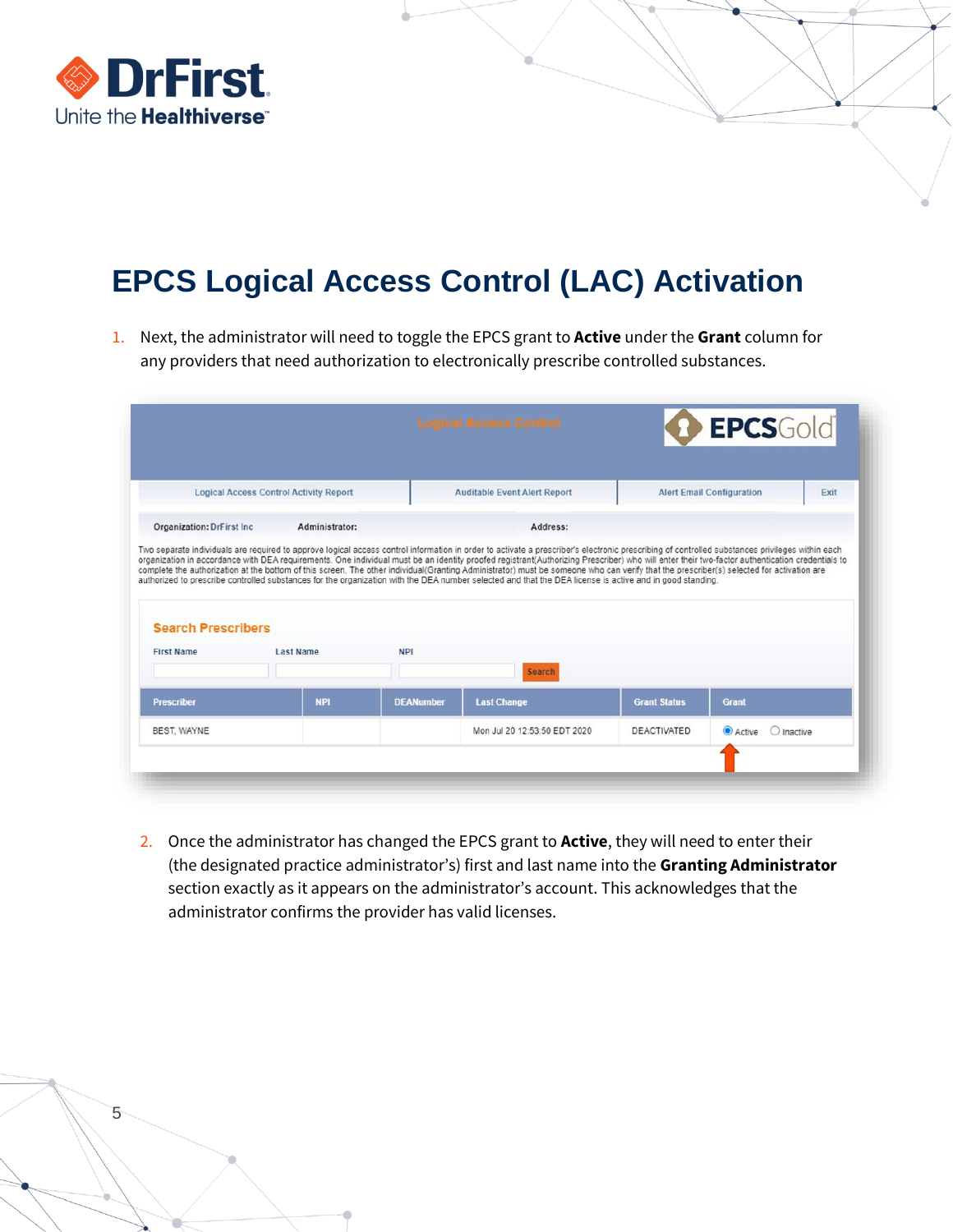

6

|                                            | <b>Last Name</b>                                    | <b>NPI</b>       | Search                                                                                                                                                                                                  |                     |                   |
|--------------------------------------------|-----------------------------------------------------|------------------|---------------------------------------------------------------------------------------------------------------------------------------------------------------------------------------------------------|---------------------|-------------------|
| <b>Prescriber</b>                          | <b>NPI</b>                                          | <b>DEANumber</b> | <b>Last Change</b>                                                                                                                                                                                      | <b>Grant Status</b> | Grant             |
| BEST, WAYNE                                |                                                     |                  | Mon Jul 20 12:53:50 EDT 2020                                                                                                                                                                            | <b>DEACTIVATED</b>  | Active O Inactive |
| <b>Granting Administrator</b>              |                                                     |                  |                                                                                                                                                                                                         |                     |                   |
| DEA number is active and in good standing. | Please confirm your first and last name: Admin Name |                  | I have verified that each prescriber selected for activation above is authorized to prescribe controlled substances for this organization using the DEA number listed and that the DEA license for that |                     |                   |

- 3. Then, the provider will need to identify themselves on the LAC screen by entering in their NPI number. Normally, the practice administrator will be completing this step with the provider currently being activated. In the event that the provider is not available, the validating provider can be any provider that has an EPCS Status of **ENROLLED**. This could be the provider currently being activated, another provider within the practice, **or** a provider at any practice who is **ENROLLED** with EPCS Gold.
- 4. Finally, the provider will choose the OTP token they wish to use from the dropdown box, enter his/her passphrase, and enter the OTP from the token.

| <b>Authorizing Prescriber</b>                                                                                                                                                                                                    |   |                               |                 |                                   |
|----------------------------------------------------------------------------------------------------------------------------------------------------------------------------------------------------------------------------------|---|-------------------------------|-----------------|-----------------------------------|
| <b>JOHN DOE</b>                                                                                                                                                                                                                  |   | <b>Enter NPI:</b>             | <b>Validate</b> |                                   |
| By entering your two-factor authentication details above, you are agreeing to change access for the prescribers and locations listed above.<br>This transaction will be digitally signed.<br><b>Choose your Device from list</b> |   | Enter your signing passphrase |                 | Enter the pin from your OTP token |
| Latitude Lapto v                                                                                                                                                                                                                 | Q |                               |                 | <br><b>Show Clear Text</b>        |
|                                                                                                                                                                                                                                  |   |                               |                 | Exit                              |

5. Once the fields have been fillied, the provider will click **Authorize**. This will activate their EPCS grant, and they can begin electronically prescribing controlled substances.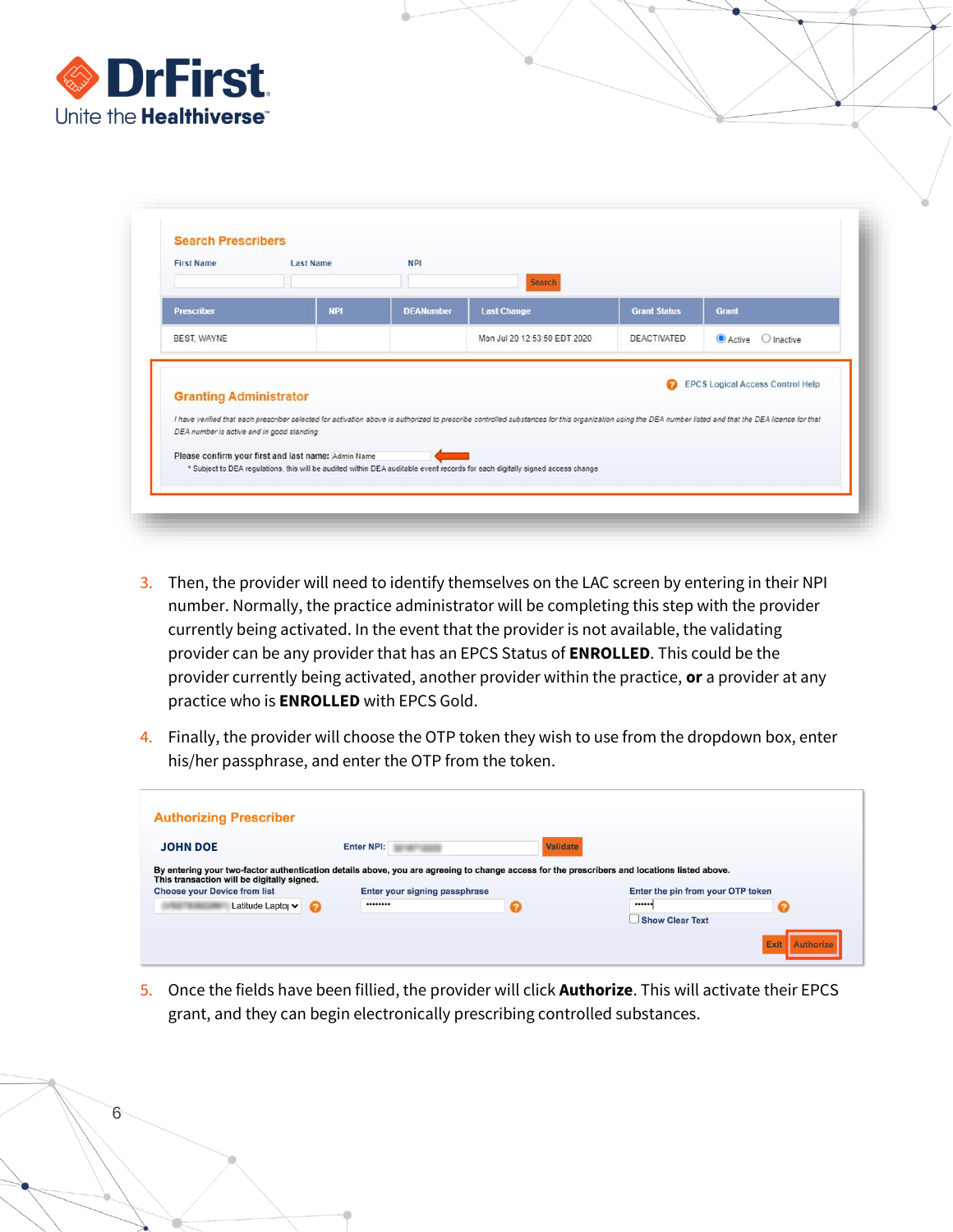

6. If necessary, it is possible for the administrator to see the history of providers that have gone through this process via the **Logical Access Control Activity Report.**

|  | <b>Logical Access Control</b>                 |                                     | <b>O</b> EPCSGold                                                           |      |
|--|-----------------------------------------------|-------------------------------------|-----------------------------------------------------------------------------|------|
|  |                                               |                                     |                                                                             |      |
|  |                                               |                                     |                                                                             |      |
|  | <b>Logical Access Control Activity Report</b> | <b>Auditable Event Alert Report</b> | <b>EPCS Logical Access Control Help</b><br><b>Alert Email Configuration</b> | Exit |

#### <span id="page-6-0"></span>**Auditable Event Alerts**

Any time there is a grant status change, meaning a provider's grant status has changed from **Inactive** to **Active** or vice versa, an automatic report is generated and sent to the provider's email. Per DEA requirements, this report is sent for a provider to have for auditing purposes.

Within the Logical Access Control (LAC) screen, an administrator can view the **Auditable Event Alert Report** from the top toolbar. Additionally, the **Logical Access Control Activity Report**  shows LAC activity. An administrator is able to add other users to receive the **Auditable Event Alert Report** by clicking on **Alert Email Configuration** and adding emails.

|  | Logical Access Control<br><b>A DOWN YOUR AVENUE OF A STATE OF A STATE</b> |                                     | <b>D</b> EPCSGold                       |      |
|--|---------------------------------------------------------------------------|-------------------------------------|-----------------------------------------|------|
|  |                                                                           |                                     |                                         |      |
|  |                                                                           |                                     | <b>EPCS Logical Access Control Help</b> |      |
|  | <b>Logical Access Control Activity Report</b>                             | <b>Auditable Event Alert Report</b> | <b>Alert Email Configuration</b>        | Exit |

Below is a screenshot of the email a provider will receive.

7